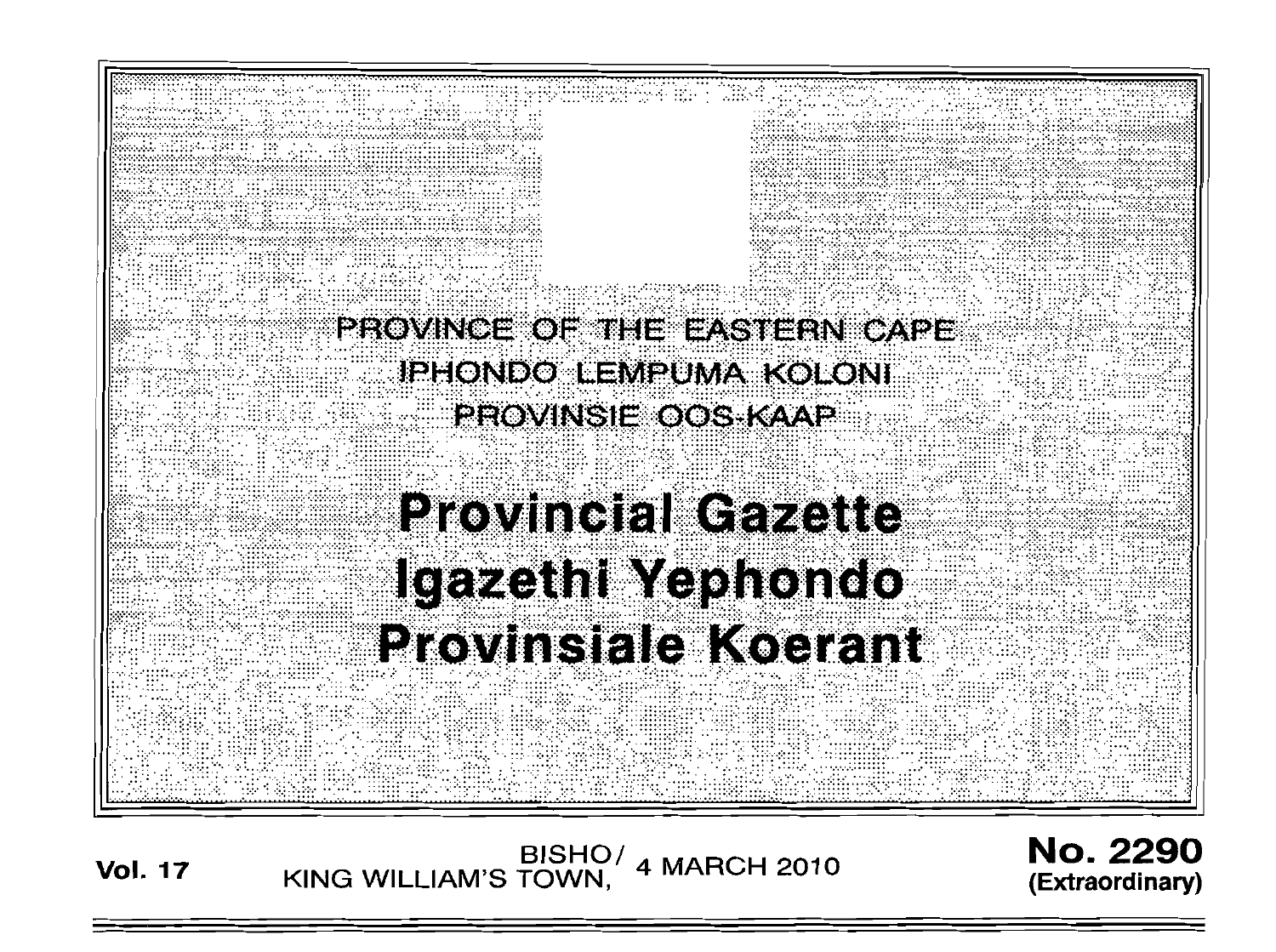## **IMPORTANT NOTICE**

**The Government Printing Works will not be held responsible for faxed documents not received due to errors on the fax machine or faxes received which are unclear or incomplete. Please be advised that an "OK" slip, received from a fax machine, will not be accepted as proof that documents were**  received by the GPW for printing. If documents are faxed to the GPW it will be the sender's respon**sibility to phone and confirm that the documents were received in good order.** 

**Furthermore the Government Printing Works will also not be held responsible for cancellations and amendments which have not been done on original documents received from clients.** 

### **CONTENTS ·INHOUD**

No. *Page Gazette*  No. No.

#### **PROVINCIAL NOTICE**

7 Disestablishment of the Mtakatye Traditional Council and re-establishment of Mtakatye Traditional Council and establishment of a new traditional council called Malungeni in the District of Ngqeleni .............................................. . 3 2290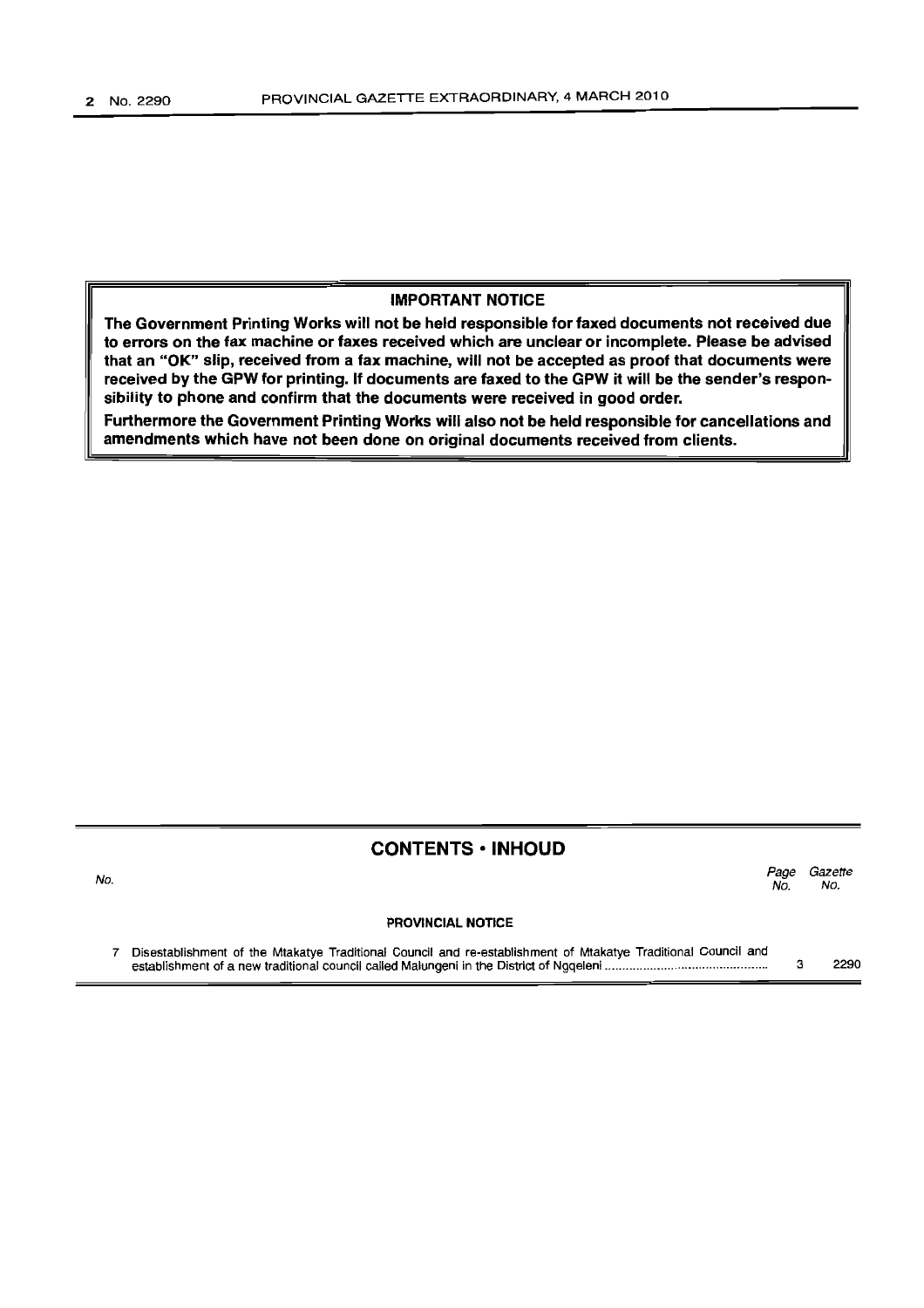**PROVINCIAL NOTICE** 

**No.7** 

**4 March 2010** 

# **PROVINCE OF THE EASTERN CAPE**

# **DEPARTMENT OF LOCAL GOVERNMENT AND TRADITIONAL AFFAIRS**

# **DISESTABLISHMENT OF THE MTAKATYE TRADITIONAL COUNCIL AND RE-ESTABLISHMENT OF MTAKATYE TRADITIONAL COUNCIL AND ESTABLISHMENT OF A NEW TRADITIONAL COUNCIL CALLED MAlUNGENI IN THE DISTRICT OF NGQELENI**

Whereas it is considered necessary in the interests of good administration to disestablish the Mtakatye Traditional Council as established at present, to reestablish Mtakatye Traditional Council and establish new traditional council called Malungeni in respect of different administrative areas.

And whereas the tribes concerned and the Nyandeni Regional Authority have been consulted and the Regional Authority has agreed to the proposed amended establishments:

Now, therefore, I, Sicelo Ggobana hereby make known that there shall be traditional council called Mtakatye and traditional council called Malungeni in respect of the administrative areas in the district of Ngqeleni indicated under their names in the Schedule hereto.

Government Notice No.S31 dated 07 June 1957 is hereby withdrawn in respect of the Mtakatye Tribal Authority.

SIGN<br>MEMI<br>GOVE **SIGNED: SICELO GQOBANA MEMBER OF THE EXECUTIVE COUNCIL RESPONSIBLE FOR LOCAL** GOVERNMENT AND TRADITIONAL AFFAIRS<br>DATE:  $22$   $7$   $7$ **DATE:**